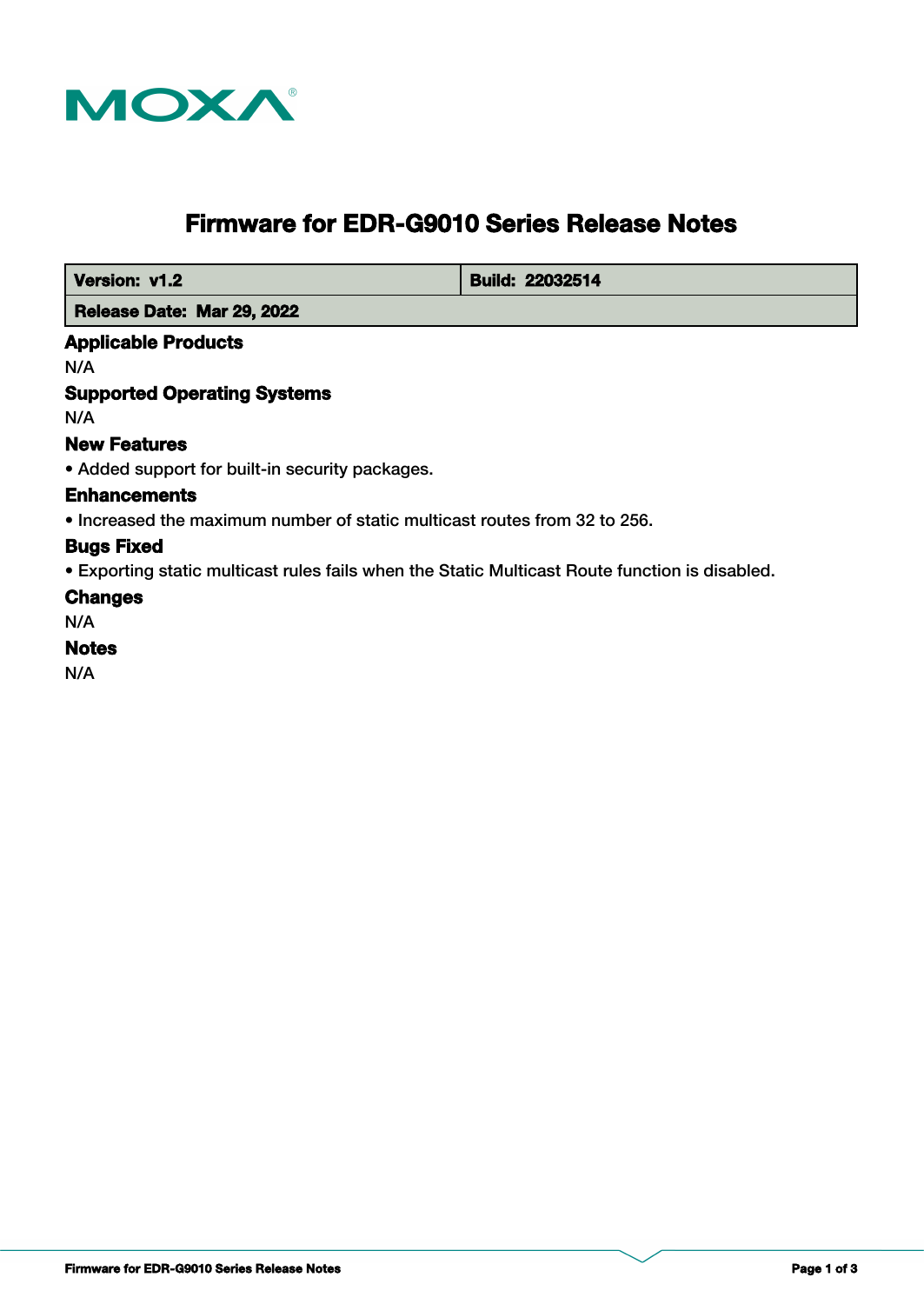

#### **Version: v1.1 Build: 21110913**

 **Release Date: Dec 02, 2021**

# **Applicable Products**

N/A

# **Supported Operating Systems**

N/A

## **New Features**

- Added support for the EDR-G9010 high-voltage (HV) models.
- Added support for the Turbo Ring V2 Coupling mode Layer 2 redundancy protocol.
- Added support for MSCHAPv2 authentication for RADIUS servers.

#### **Enhancements**

• Improved the phrasing of package control operation error messages.

#### **Bugs Fixed**

- CVE-2021-33909: vulnerability issue.
- The firewall and DoS event logs show incorrect information.
- Importing device configuration may fail under certain conditions.
- The local user database is invalid if RADIUS is disabled.
- The Drop Malformed Packets firewall function behaves irregularly when accessing the web UI.
- The web UI crashes when exporting the log file while the Malformed Packet function is enabled.
- HTTP would generate an error after upgrading the firmware.
- Enabling or disabling HTTPS(443) will disconnect users from the web UI.

#### **Changes**

N/A

#### **Notes**

N/A